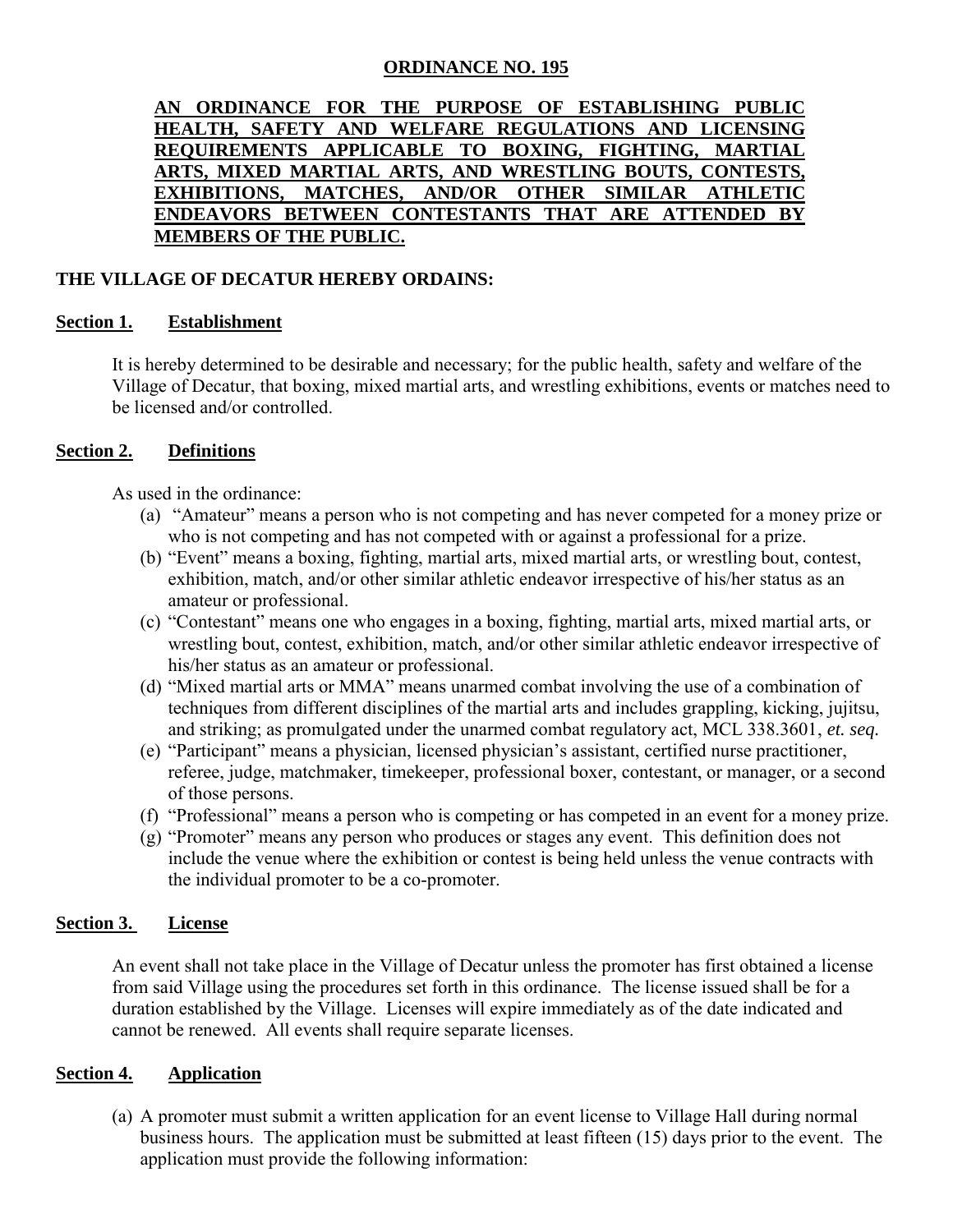- 1. The name and address of the promoter,
- 2. The names and addresses of (1) the applicant's partners, if the applicant is a partnership; (2) the applicant's officers and directors, if the applicant is a corporation; or (3) the applicant's members, if the applicant is a limited liability company.
- 3. The address for the event location.
- 4. The nature of the event, as well as a description and schedule of the proposed activities.
- 5. The date and the hours of the proposed event.
- 6. The total maximum capacity for the event area.
- 7. The maximum number of persons that the promoter will allow to attend the event per day.
- 8. The maximum number of participants in the event per day.
- 9. A signed acknowledgement and representation that the promoter carries adequate liability insurance for the event.
- 10. A signed acknowledgement that the event will follow the rules and regulations established by the International Sport Combat Federation, International Kickboxing Federation, and/or any other similar and appropriate sanctioning body.
- 11. An indemnification agreement, in a form provided by the Village, signed by the applicant to indemnify and hold harmless the Village and its officers, employees, agents, and representatives from any and all damages, injuries, liability, claims, actions, losses, demands and/or law suits, including attorney fees and costs, that arise out of or relate to the event.
- 12. Any other information as requested on the designated application form available at Village Hall.
- (b) The cost of said application shall be \$10. The application fee may be changed by resolution of the Decatur Village Council.

## **Section 5. Application Processing and Decision**

All applications submitted shall be routed to the Village Manager for approval or denial. An application may only be denied if the Village Manager finds that:

- (a) The applicant failed to truthfully provide the application information required in this ordinance;
- (b) The application is incomplete or the information provided is insufficient to make a decision;
- (c) The applicant has failed to comply with procedures for cost recovery as set forth in this ordinance and thereby is in debt to the Village of Decatur for services rendered.
- (d) A promoter at a previous event at the proposed location has failed to comply with procedures for cost recovery as set forth in this ordinance and thereby is in debt to the Village of Decatur for services rendered.
- (e) The promoter has previously been cited for failing to follow the provisions of this ordinance.

# **Section 6. Regulations**

In order for an event license to be valid and remain in good standing with the Village of Decatur the promoter must maintain a level of order and control during the course of the event and follow the following regulations.

- (a) No event shall take place or continue without the presence of a promoter. A promoter must be on site at all times except when the venue is accessible exclusively to the promoter, the promoter's employees, associates, staff, or members and/or others necessary to assist in preparing for or cleaning-up after the event.
- (b) Events shall not operate between the hours of 11:00pm and 8:00am.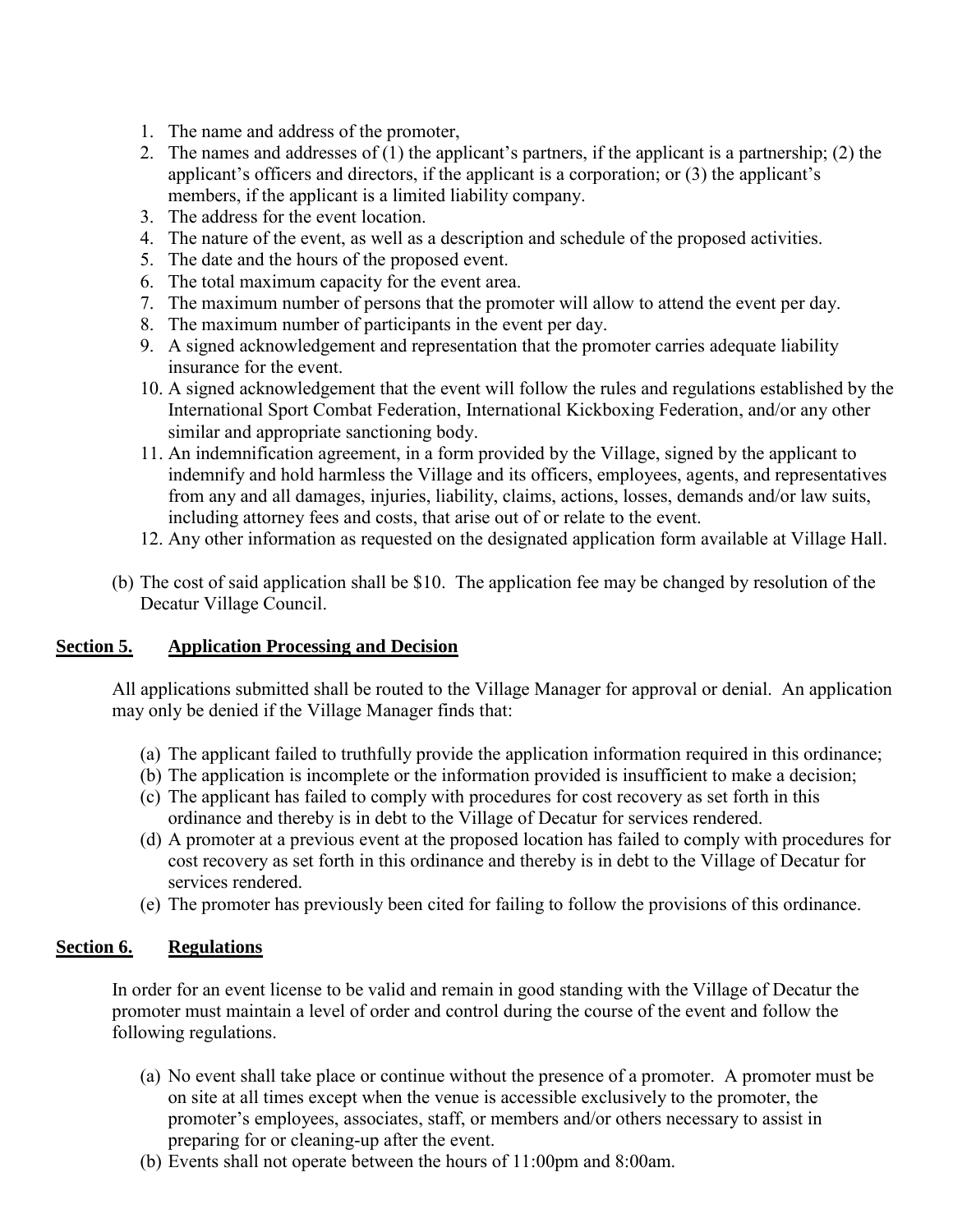- (c) Anyone who attends, participates in, or promotes the event, must comply with all applicable local ordinances, as well as all applicable state or federal laws, rules, or regulations.
- (d) No contestant, promoter, participant, or attendee shall intentionally cause a disturbance in the audience.
- (e) A promoter shall not operate the event in a manner that permits, encourages, or otherwise facilitates the creation of disturbances or breaches of the peace.
- (f) The promoter must maintain an adequate number of security personnel to be present on the premises for the duration of the event.
- (g) The promoter must ensure that a certified medical professional is present for the duration of the event.

## **Section 7. Cost Recovery**

In the event that any Village police, Emergency Personnel, and/or Fire and /or Quick Response personnel are called upon or dispatched to an event, the promoter of the event shall be responsible for paying to the Village the actual costs of any personnel and/or services provided by the Village. Costs that shall be the responsibility of the promoter include, but are not limited to:

- (a) The actual wages, salaries, and fringe benefits of those personnel dispatched.
- (b) The reimbursable expenses incurred.
- (c) The equipment, materials, and supplies used by the personnel dispatched.
- (d) In the event that Village personnel are required to clean the premises after the conclusion of the event, the above referenced shall also apply.

## **Section 5. Violations.**

A violation of this Ordinance is a municipal Civil Infraction and any person or firm who shall violate the ordinance shall be responsible for a civil infraction and subject to a civil fine as follows:

- (a) First Offense: \$500.00
- (b) Second Offense: \$1000.00
- (c) Third and each subsequent offense: \$1500.00

## **Section 6. Severability.** .

The provisions of this Ordinance are hereby declared to be severable, and if any part is declared invalid for any reason by a Court of competent jurisdiction, it shall not affect the remainder of the Ordinance which shall continue in full force and effect.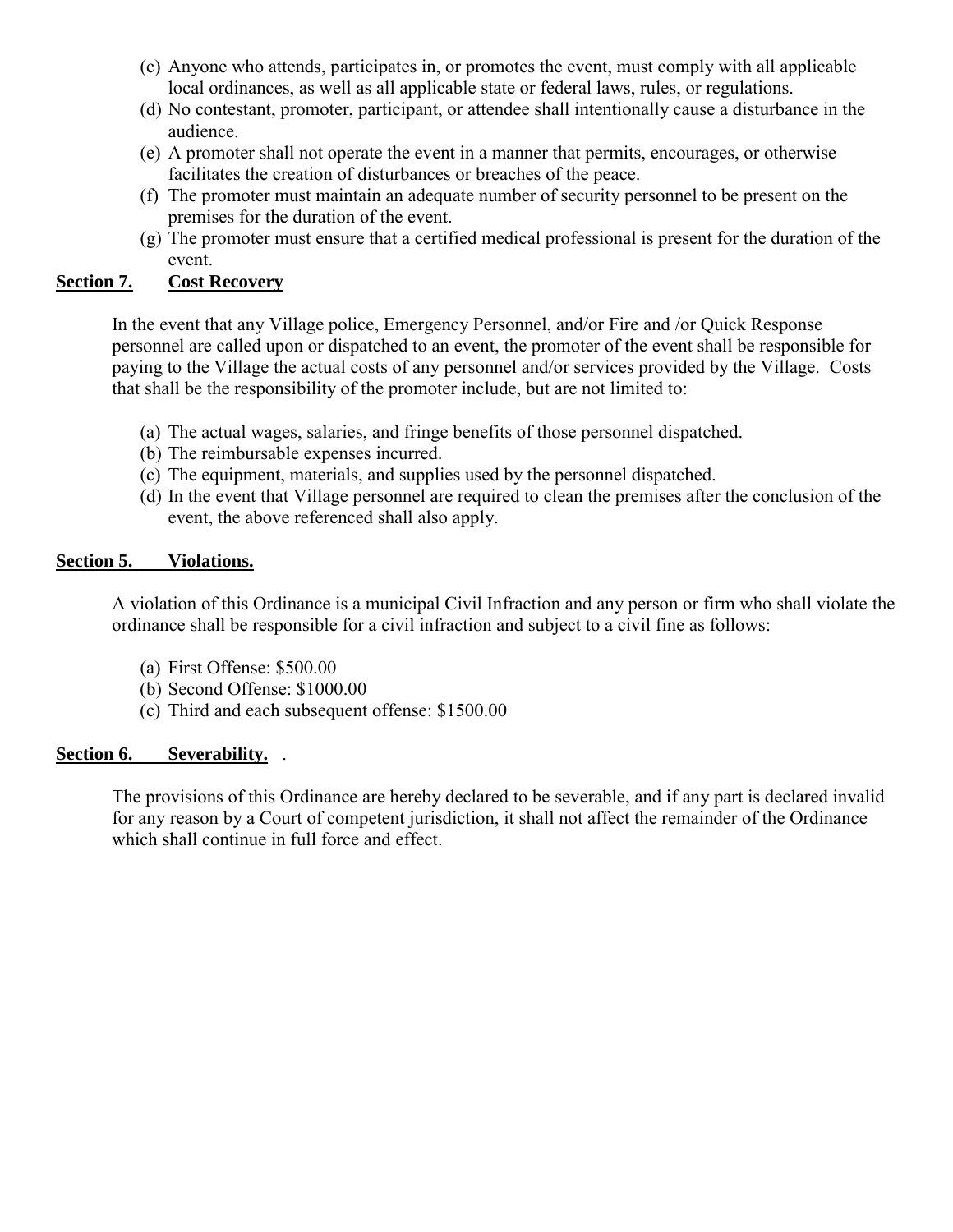## **VILLAGE OF DECATUR**

### **COUNTY OF VAN BUREN, MICHIGAN**

Minutes of a regular meeting of the Village Council of the Village of Decatur, County of

Van Buren, Michigan, held on the 2nd day of March 2015, at 7:00 p.m. Local Time.

PRESENT: Members: \_\_\_\_\_\_\_\_\_\_\_\_\_\_\_\_\_\_\_\_\_\_\_\_\_\_\_\_\_\_\_\_\_\_\_\_\_\_\_\_\_\_\_\_\_\_\_\_\_\_\_\_\_\_\_\_

ABSENT: Members: \_\_\_\_\_\_\_\_\_\_\_\_\_\_\_\_\_\_\_\_\_\_\_\_\_\_\_\_\_\_\_\_\_\_\_\_\_\_\_\_\_\_\_\_\_\_\_\_\_\_\_\_\_\_\_\_

#### **ORDINANCE NO. 196**

## **AN ORDINANCE TO AUTHORIZE THE PAYMENT OF AN ANNUAL SERVICE CHARGE IN LIEU OF TAXES FOR RESIDENTIAL UNITS SERVING LOW INCOME OR MODERATE INCOME PERSONS IN ACCORDANCE WITH THE STATE HOUSING DEVELOPMENT AUTHORITY, ACT 346 OF THE PUBLIC ACTS OF MICHIGAN OF 1966, AS AMENDED, AND MATTERS RELATED THERETO**

#### **THE VILLAGE OF DECATUR ORDAINS:**

#### **Section 1. Purpose**

This Ordinance authorizes and approves an annual service charge in lieu of taxes for residential housing developments that: (a) serve Low Income or Moderate Income Persons (as defined in the State Housing Development Authority Act, Act 346 of the Public Acts of Michigan of 1966, as amended, and this Ordinance); (b) are financed or assisted by USDA-RD or the Authority in accordance with Act 346; (c) are located within the Village; and (d) comply with this Ordinance.

### **Section 2. Title**

This Ordinance shall be known and cited as the "Village of Decatur Tax Exemption Ordinance."

### **Section 3. Preamble**

It is acknowledged that it is a proper public purpose of the State of Michigan and its political subdivisions to provide housing for low income citizens and to encourage the development of such housing by providing for a service charge in lieu of property taxes in accordance with Act 346. The Village is authorized by Act 346 and this Ordinance to establish or change the annual service charge to be paid in lieu of taxes by any and all classes of housing exempt from taxation under Act 346 at any amount it chooses not to exceed the taxes that would be paid but for Act 346. It is further acknowledged that housing for low income persons and families is a public necessity, and as the Village will be benefitted and improved by such housing, the encouragement of the same by providing certain real-estate tax exemptions for such housing is a valid public purpose;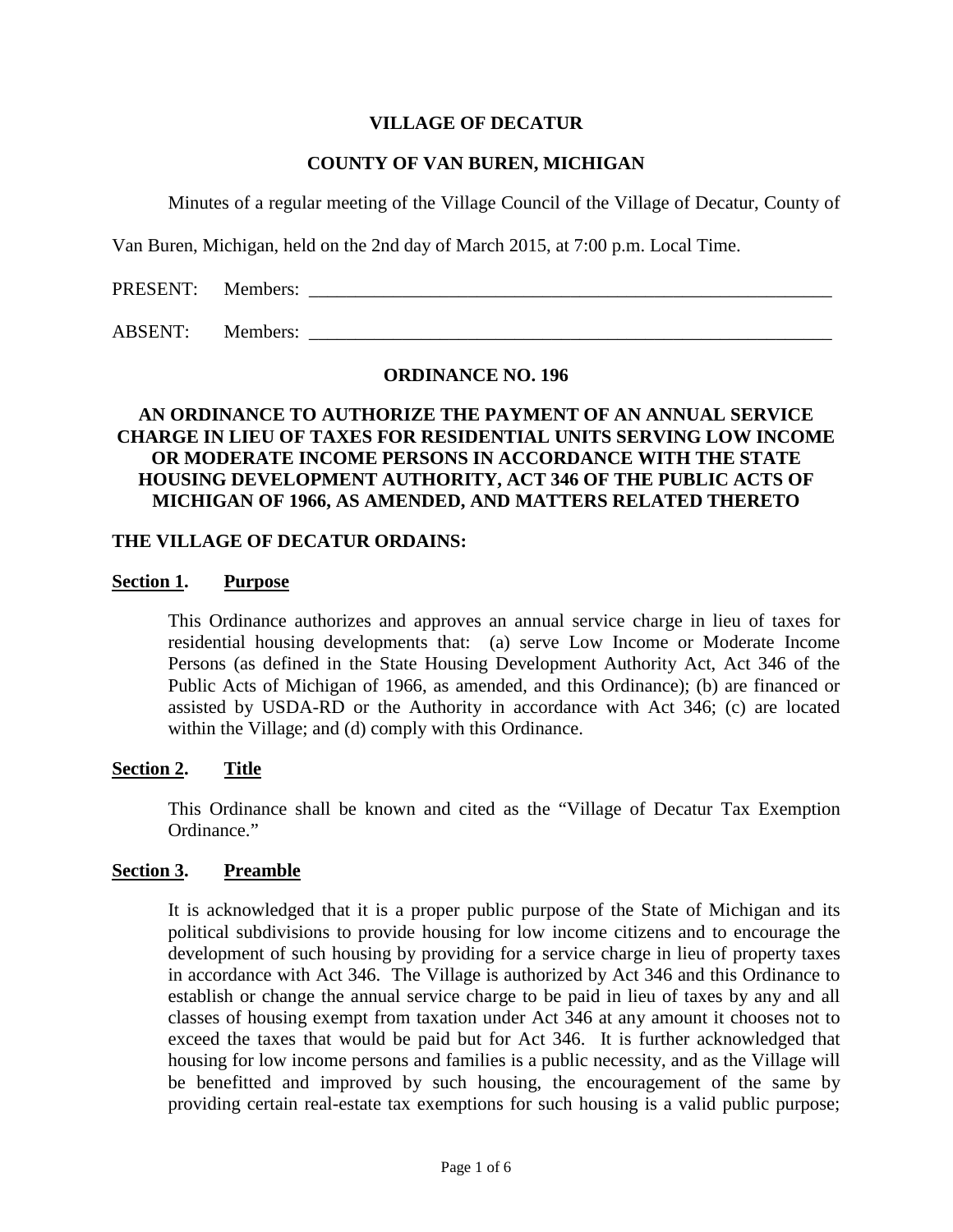further, that the continuance of the provisions of this Ordinance for tax exemption and the service charge in lieu of taxes during the period contemplated in this Ordinance are essential to the determination of economic feasibility of housing developments which are constructed and financed in reliance on such tax exemption.

The Village acknowledges that the Woda Decatur Downs Limited Dividend Housing Association Limited Partnership (the "Sponsor" as defined in Section 4 of this Ordinance) has committed to rehabilitate, own and operate a housing development identified as "Decatur Downs Apartments" on certain property located 413 East Edgar Bergen Blvd., within the Village of Decatur, Michigan, which is legally described in Section 4.G. of this Ordinance, to serve Low Income or Moderate Income Persons, and that the Sponsor has offered to pay and will pay to the Village, on account of the Housing Development, an annual service charge for public services in lieu of all taxes.

## **Section 4. Definitions**

The terms used within this Ordinance shall have the following meanings:

A. "Act" means the State Housing Development Authority Act, being Act 346 of the Public Acts of Michigan of 1966, as amended.

B. "Annual Shelter Rents" means the total actual collections during each calendar year from all occupants of a housing development representing rents or occupancy charges, which rental amounts shall be exclusive of charges for gas, electricity, heat, or other utilities furnished to the occupants.

C. "Authority" means the Michigan State Housing Development Authority.

D. "Class" means the Housing Development known as Lawrence Downs Apartments for Low Income or Moderate Income Persons.

E. "Contract Rents" are as defined by the U. S. Department of Housing and Urban Development in regulations promulgated pursuant to Section 8 of the U. S. Housing Act of 1937, as amended, received in connection with the operation of a housing project representing rent or occupancy charges, exclusive of utilities.

F. "Federally-Aided Mortgage" means any of the following:

(i) A mortgage insured, purchased, or held by the Secretary of the Department of Housing and Urban Development ("HUD") or United States Department of Agriculture – Rural Development ("USDA-RD");

(ii) A mortgage receiving interest credit reduction payments provided by the HUD or USDA – RD;

(iii) A Housing Development to which the Authority allocates low income housing tax credits under Section 22b of the Act; or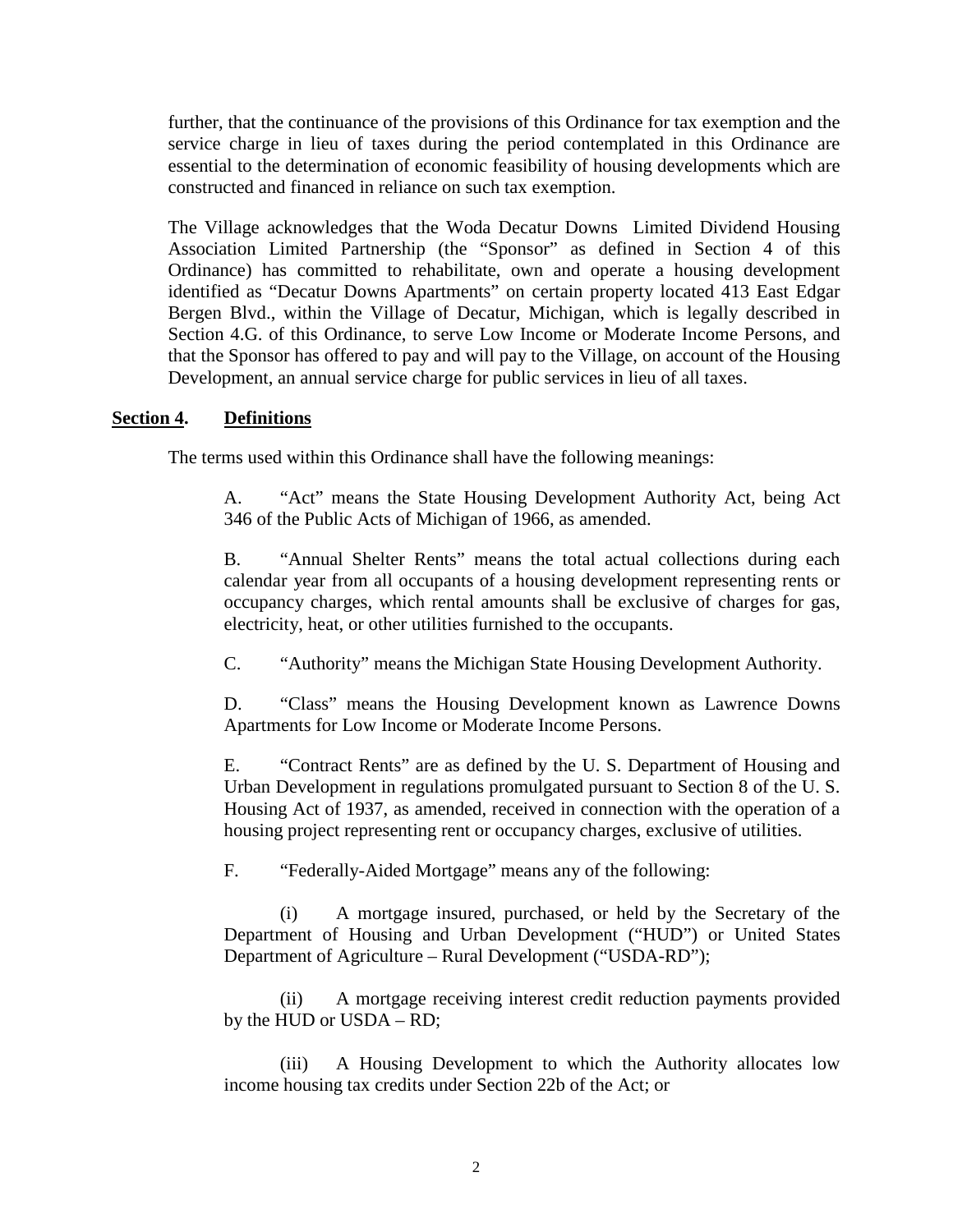(iv) A mortgage receiving special benefits under other federal law designated specifically to develop low and moderate-income housing, consistent with the Act.

G. "Housing Development" means a development which contains a significant element of housing for persons of low income and such elements of other housing, commercial, recreational, industrial, communal, and educational facilities as the Authority determines to improve the quality of the development as it relates to housing for persons of low income. For the purposes of this Ordinance, "Housing Development" means Decatur Downs Apartments located on the property legally described as:

Situated in the Village of Decatur, Van Buren County, Michigan:

The Following Legal needs to be changed to correspond with Decatur Downs

Beginning at a point found by commencing at the Northwest corner of Section 15, Town 3 South, Range 15 West and running thence South 00°14'30" West, 297.00 feet along the West line of said Section to the point of beginning of this description; thence South 89°36'11" East, 841.50 feet; thence South 00°14'30" West, 225.76 feet; thence North 89°42'10" West parallel with the South line of the Northwest quarter of the Northwest quarter of said Section 15, 608.50 feet; thence North 00°14'30" East, 176.82 feet parallel with said West line of Section 15; thence North 89°36'11" West parallel with said North line 233.00 feet to the West line of said Section; thence North 00°14'30" East along said Section line, 50.00 feet to the point of beginning.

Van Buren County ID: 80-44-455-007-00

Also

Beginning at a point found by commencing at the Northwest corner of Section 15, Town 3 South, Range 15 West and running thence South 00º14'30" West, 347.00 feet from the Northwest corner of said Section to the point of beginning of this description; thence South 89º36'11" East parallel with the North line of said Section 233.00 feet; thence South 00º14'30" West, 176.82 feet; thence North 89º42'10" West parallel with the South line of the Northwest quarter of the Northwest quarter of said Section 15, 233.00 feet to the West line of said Section; thence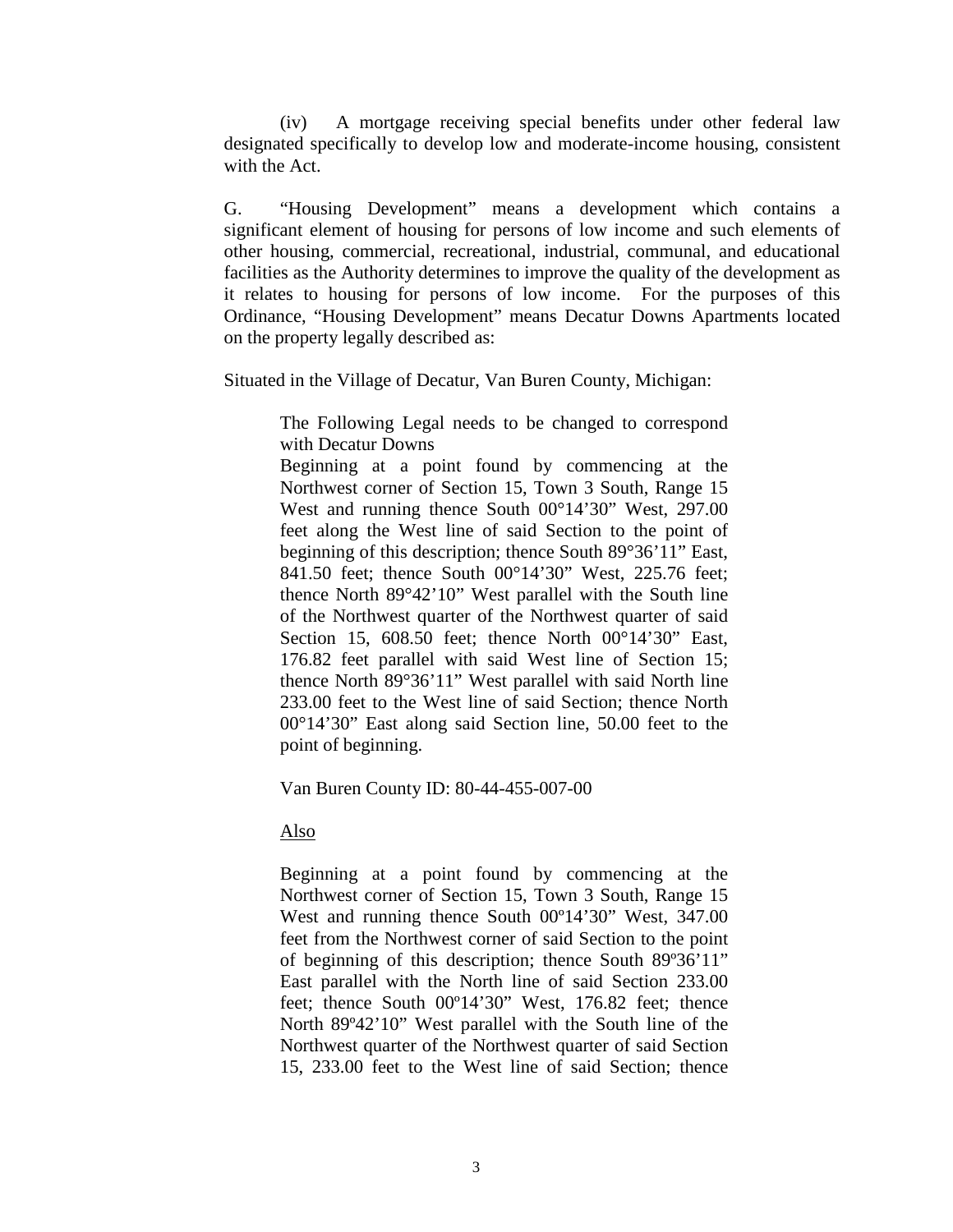North 00º14'30" East along said West line, 177.23 feet to the point of beginning, except Paw Paw Street right of way. Van Buren County ID: 80-44-455-008-00

 H. "Low Income or Moderate Income Persons" means persons and families eligible to move into the Housing Development and as defined in the Act, as amended.

I. "Sponsor" means person(s) or entities which have applied to the Authority for the Tax Credits to finance a Housing Development. For the purposes of this Ordinance, the Sponsor is Woda Decatur Downs Limited Dividend Housing Association Limited Partnership..

J. "Tax Credits" means the low income housing tax credits made available by the Authority to the Sponsor for rehabilitation of the Housing Development by the Sponsor in accordance with the Low Income Housing Tax Credit Program administered by the Authority under Section 42 of the Internal Revenue Code of 1986, as amended.

K. "USDA-RD" means the United States Department of Agriculture, Rural Services Division.

L. "Utilities" means fuel, water, sanitary sewer service and/or electrical service, which are paid by the Housing Development.

### **Section 5. Class of Housing Development**

This Ordinance shall apply only to the Housing Development to the extent that the Housing Development provides housing for Low Income and Moderate Income Persons and is financed or assisted by USDA-RD or the Authority pursuant to the Act.

### **Section 6. Establishment of Annual Service Charge**

A. The Village acknowledges that the Sponsor and USDA-RD and/or the Authority have established the economic feasibility of the Housing Development in reliance upon the enactment and continuing effect of this Ordinance and the qualification of the Housing Development for exemption from all ad valorem property taxes and payment of an annual service charge in lieu of taxes in an amount established in accordance with this Section. In consideration of the Sponsor's offer to rehabilitate, own and operate the Housing Development, the Village agrees to accept payment of an annual service charge for public services in lieu of all ad valorem property taxes that would otherwise be assessed to the Housing Development under Michigan law.

(1) Subject to the receipt by the Village of the "Notification of Exemption" (or such other similar notification) by the Sponsor and/or the Authority, the annual service charge shall be equal to Six Thousand Eight Hundred and No/100 (\$6,800.00) Dollars plus the legal and other expenses of the Village relative to the preparation of this Ordinance and the exemption provided herein and any future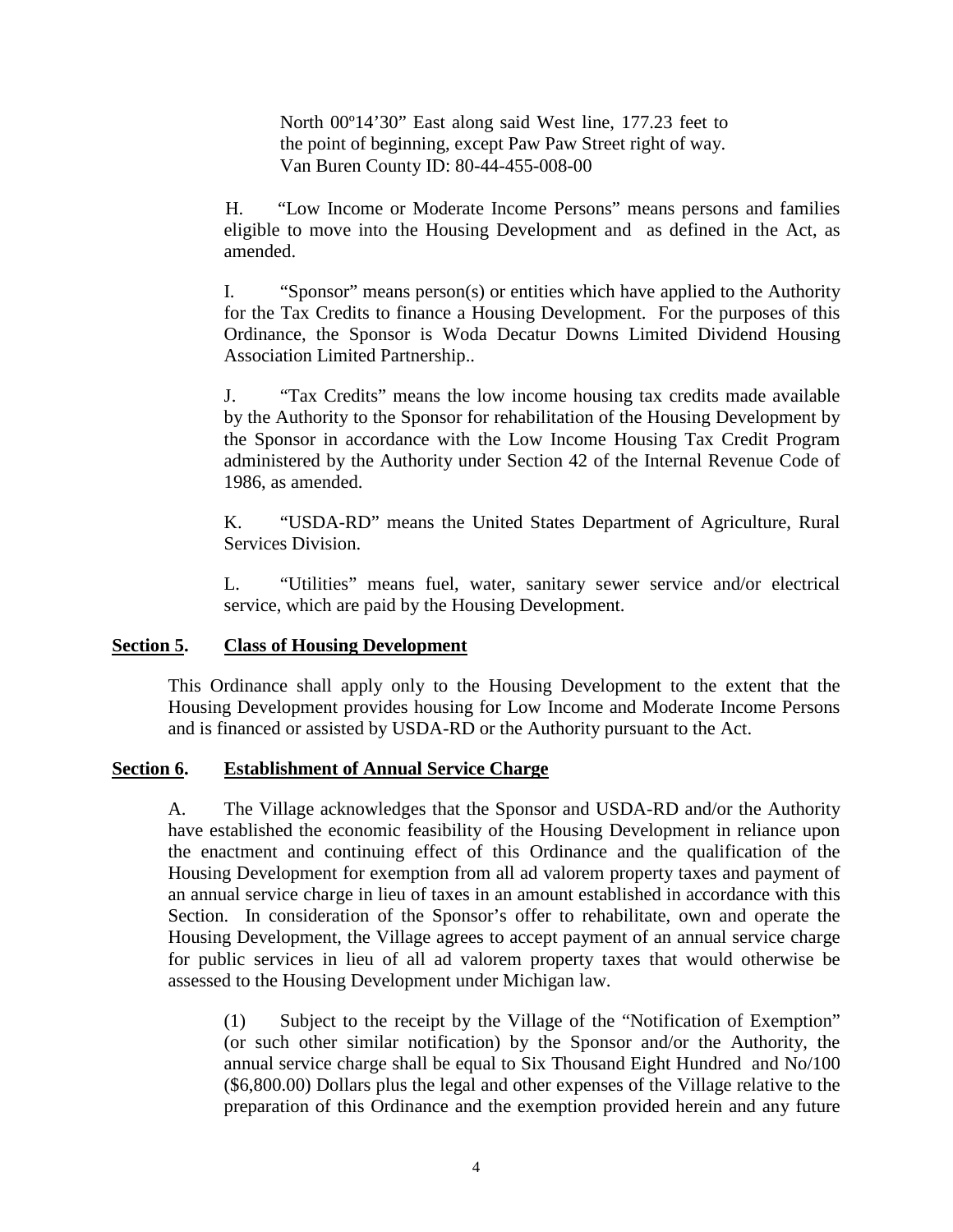extensions or modification thereof; said costs to include but, not be limited to, the cost for attorney review, publication costs and the cost of special meetings, if any. In addition to such costs and expenses, in the event the Township, Village or School District should adopt a special assessment from and after the date of this agreement, the Housing Development shall pay the special assessment in addition to the annual service charge.

(2) Each year, but no later than January  $31<sup>st</sup>$ , the Sponsor shall provide the Village Assessor with documentation regarding the low income status of the individuals or families residing in the Development. In no event shall the documentation reveal any confidential or private information about the residents that is prohibited from release pursuant to either applicable state or federal law.

B. The Housing Development, and the property on which it shall be constructed, shall be exempt from all property taxes beginning in the calendar year from and after the completion of rehabilitation of the Housing Development by the Sponsor under the terms of this Ordinance. The exemption shall begin when the Sponsor shall have received certificates of occupancy from the Village.

## **Section 7. Limitation on the Payment of Annual Service Charge**

Notwithstanding Section 6, if any portion of the Housing Development is occupied by other than Low Income and Moderate Income Persons, the full amount of the taxes that would be paid on those units of the Housing Development if the Housing Development were not tax exempt shall be added to the service charge in lieu of taxes.

### **Section 8. Contractual Effect of Ordinance**

Notwithstanding the provisions of Section  $15(a)(5)$  of the Act to the contrary, and subject to the terms of this Ordinance including, but not limited to Section 11 herein, this Ordinance constitutes a contract between the Village and the Sponsor and the Housing Development to provide an exemption from ad valorem property taxes and to accept the payment of an annual service charge in lieu of such taxes, as previously described in this Ordinance. It is expressly recognized that the Authority and USDA-RD are third party beneficiaries to this Ordinance.

### **Section 9. Payment of Service Charge**

The service charge in lieu of taxes shall be payable to the Village in the same manner as ad valorem property taxes are payable, except that the annual payment shall be paid on or before January 31 of each year for the previous calendar year.

### **Section 10. Duration**

This Ordinance shall remain in effect and shall not terminate so long as the Housing Development remains subject to a Federally Aided Mortgage and so long as the housing development submits the required annual notification of exemption pursuant to M.C.L.